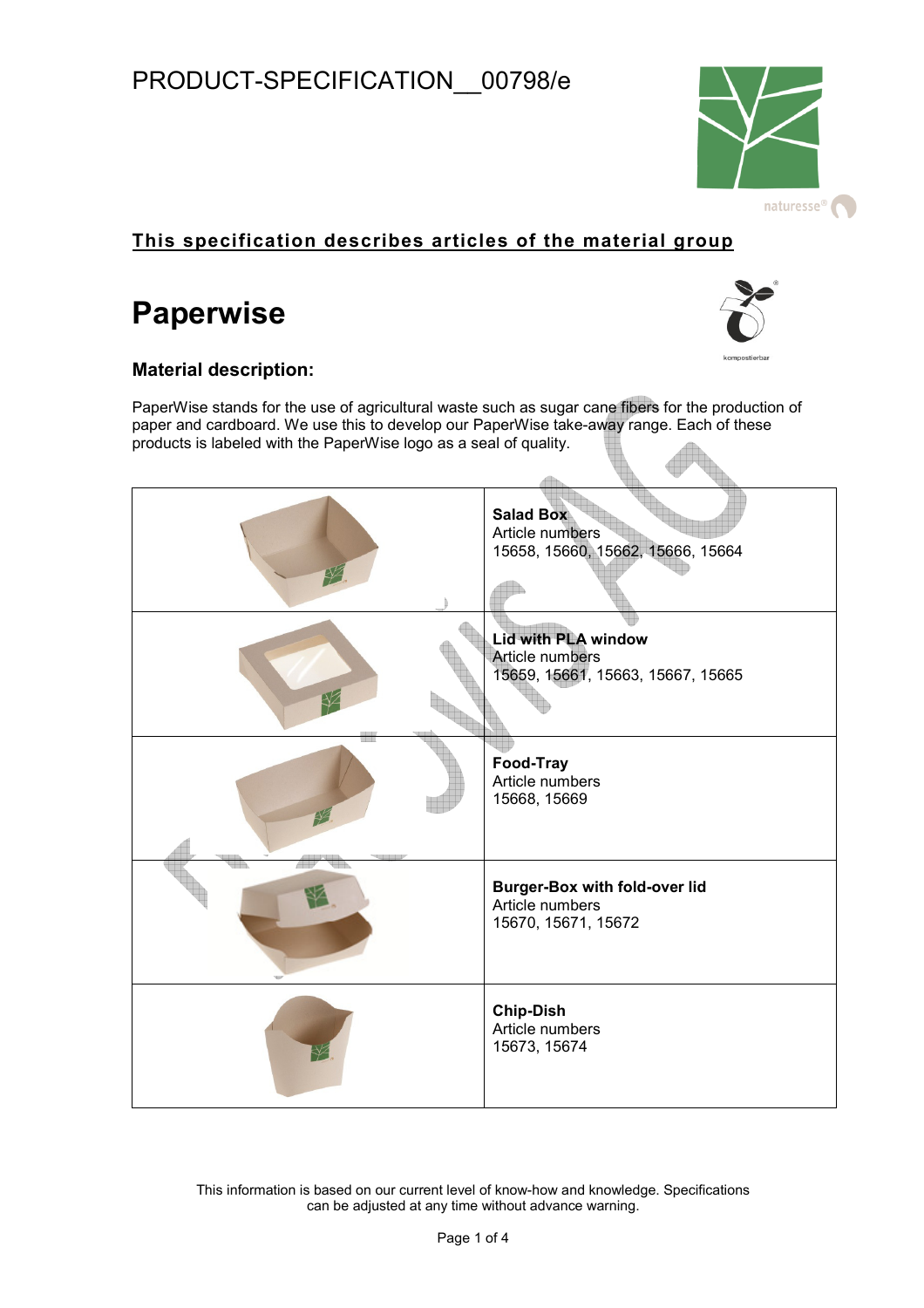## PRODUCT-SPECIFICATION\_\_00798/e



#### **Material / composition**

Carton, window PLA

**Storage** 

Storage temperature: Ambient Relative humidity: Dry

#### **Purpose of use**

Types of food to be in contact with the material:

 $\boxtimes$  dry ☒ greasy

Applications for articles **with** window:

 $\boxtimes$  Short-term contact (according to migrationtest 2h)

 $\boxtimes$  Temperature resistant until +40°C

Applications for articles **without** window:

 $\boxtimes$  Microwave up to max. 100 ° C for 5 min

 $\boxtimes$  Short-term contact (according to migrationtest 2h)

#### **Declaration of compliance**

These articles meet the following regulations and are suitable for direct contact with food :

☒ **Regulation (EC) No 2023/2006** on good manufacturing practice for materials and articles intended to come into contact with food

☒ **Regulation (EC) No 1935/2004** on materials and articles intended to come into contact with food and

☒ **Regulation (EU) No 10/2011** on plastic materials and articles intended to come into contact with food

☒ **Recommendation XXXVI** of the Federal Institute for Risk Assessment **(BfR)**

☒ Deutsches Lebensmittel- und Futtermittelgesetzbuch **(LFGB) §§30 and 31**

☒ **Decreto Ministeriale 21 marzo 1973,** Gazetta Ufficiale della Repubblica Italiana, 20.4.1973, last modified on 18 May 2010.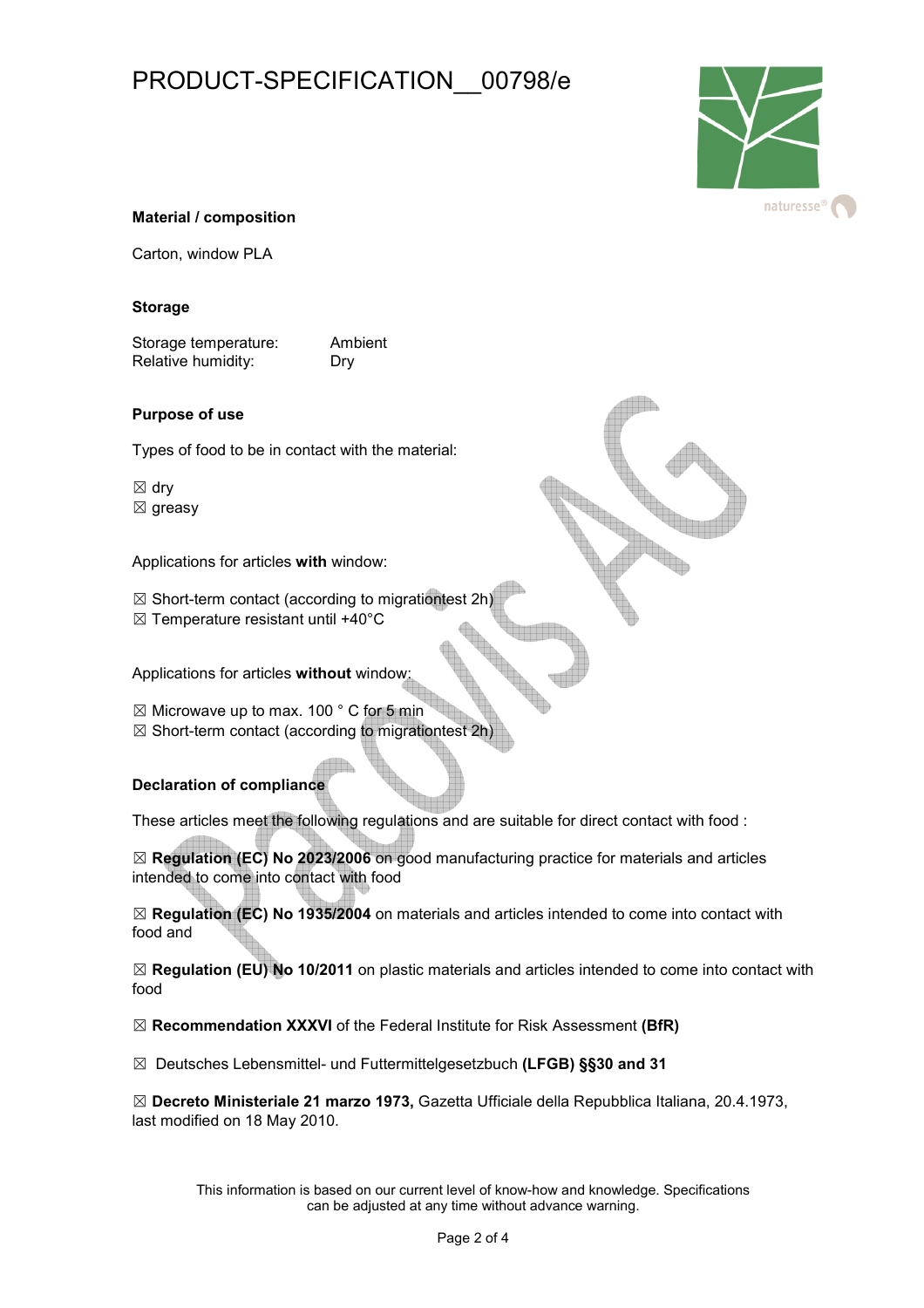## PRODUCT-SPECIFICATION\_\_00798/e



The following tests were carried out on the basis of Regulation (EU) No 10/2011 relating to plastic materials and Directive 94/62/EC on packaging and packaging waste (SQTS test report 2016L54340):

#### **Overall migration**

Tested under the following conditions:

| <b>Simulant</b>                                           | Time | ⊪ Temperature |
|-----------------------------------------------------------|------|---------------|
| $\boxtimes$ E: Poly(2,6-diphenyl-p-phenylenoxid) or Tenax | 2h   | 70°C          |
| $\boxtimes$ Alternative simulant Ethanol 95 % (v/v)       | 2h   | 70°C          |
|                                                           |      |               |

The global migration values are below the limit of 10 mg/dm<sup>2</sup> or 60 mg/kg

#### **Specific migration**

The values of the following monomers, for which specific migration limits and limitations apply, are met :  $\bigoplus$ 

| <b>Substance</b>         | <b>CAS-nbr</b> | Limit mg/kg |
|--------------------------|----------------|-------------|
| <b>Fatty acid esters</b> |                | 60          |

**Formaldehyde:** Could not be found

#### **Calculation basis**

☒ Ratio of food contact surface area to volume used to establish the compliance of the material or article: 6 dm²/kg

#### **Heavy metals**

No increased heavy metal values (lead, cadmium, chromium, mercury) were detected in the packaging. The sum of the measured elements is below the limit of 100 mg/kg according to the ChemRRV as well as the directive 94/62/EC.

#### **Adhesive**

Does not contain materials or substances of animal origin

#### **Reclamation**

Deliveries, which differ from the listed specifications, will be withdrawn and replaced after review.